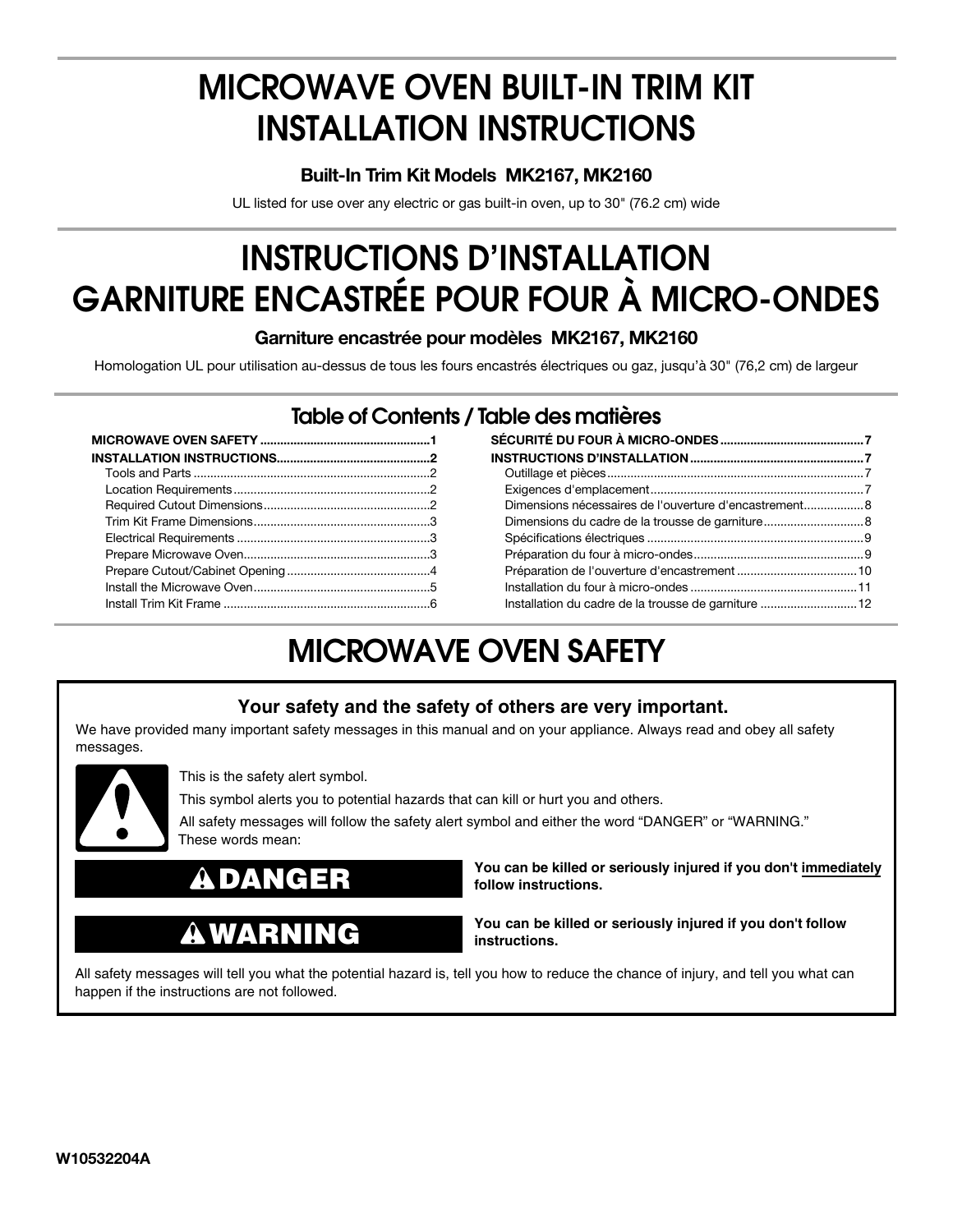## **INSTALLATION INSTRUCTIONS**

### **Tools and Parts**

#### **Tools Needed**

**Pencil** 

Gather the required tools and parts before starting installation. Read and follow the instructions provided with any tools listed here.

- Measuring tape
- Drill

■ 7/64" drill bit

Phillips screwdriver

#### **Parts Supplied (not shown to scale**



### **Location Requirements**

The microwave oven may be installed over a built-in oven. If installing over a built-in oven, make sure there is a minimum of 3" (7.6 cm) between the top of the lower oven cutout and the microwave oven cutout floor.

The microwave oven may also be installed in a cabinet by itself (without a built-in oven below). For best usability, we recommend a minimum distance of 36" (91.4 cm) from the floor to the cutout floor.

Make sure the surrounding cabinetry has clearance to open and close freely. Allow a clearance of at least  $1\%$ <sup>e</sup>" (4.0 cm) below the cutout floor (3" [7.6 cm] for installation above a built-in oven), and a clearance of at least 2" (5.1 cm) above the cutout opening.



### **Required Cutout Dimensions**



- *A. Trim kit frame overhang B. Cutout for lower oven*
- *C. Recommended region for receptacle location (no less than 6" [15.2 cm] to*
- *the right of cutout centerline)*
- *D. Cutout centerline*

| <b>Receptacle Location Minimum Depth</b> |                                                                                                                                                   |
|------------------------------------------|---------------------------------------------------------------------------------------------------------------------------------------------------|
| Within recommended<br>region             | 18" (45.7 cm) with flush receptacle;<br>21" (53.2 cm) with non-flush receptacle                                                                   |
| region                                   | Outside recommended 19 <sup>1</sup> / <sub>2</sub> " (49.5 cm) with flush receptacle;<br>$22\frac{1}{2}$ " (57.2 cm) with non-flush<br>receptacle |

#### **NOTES:**

- Depth requirements depend upon receptacle and its location within or outside of recommended region. See illustration and chart above.
- Height dimension is critical: 17" (43.2 cm) minimum, 171/<sub>8</sub>" (43.5 cm) maximum.
- Width measurement has  $±1/16"$  (2 mm) tolerance.
- 3" (7.6 cm) minimum dimension is from lower oven cutout ceiling to microwave oven cutout floor.
- Trim kit frame extends  $1\frac{1}{6}$ " (2.7 cm) above and below the cutout opening.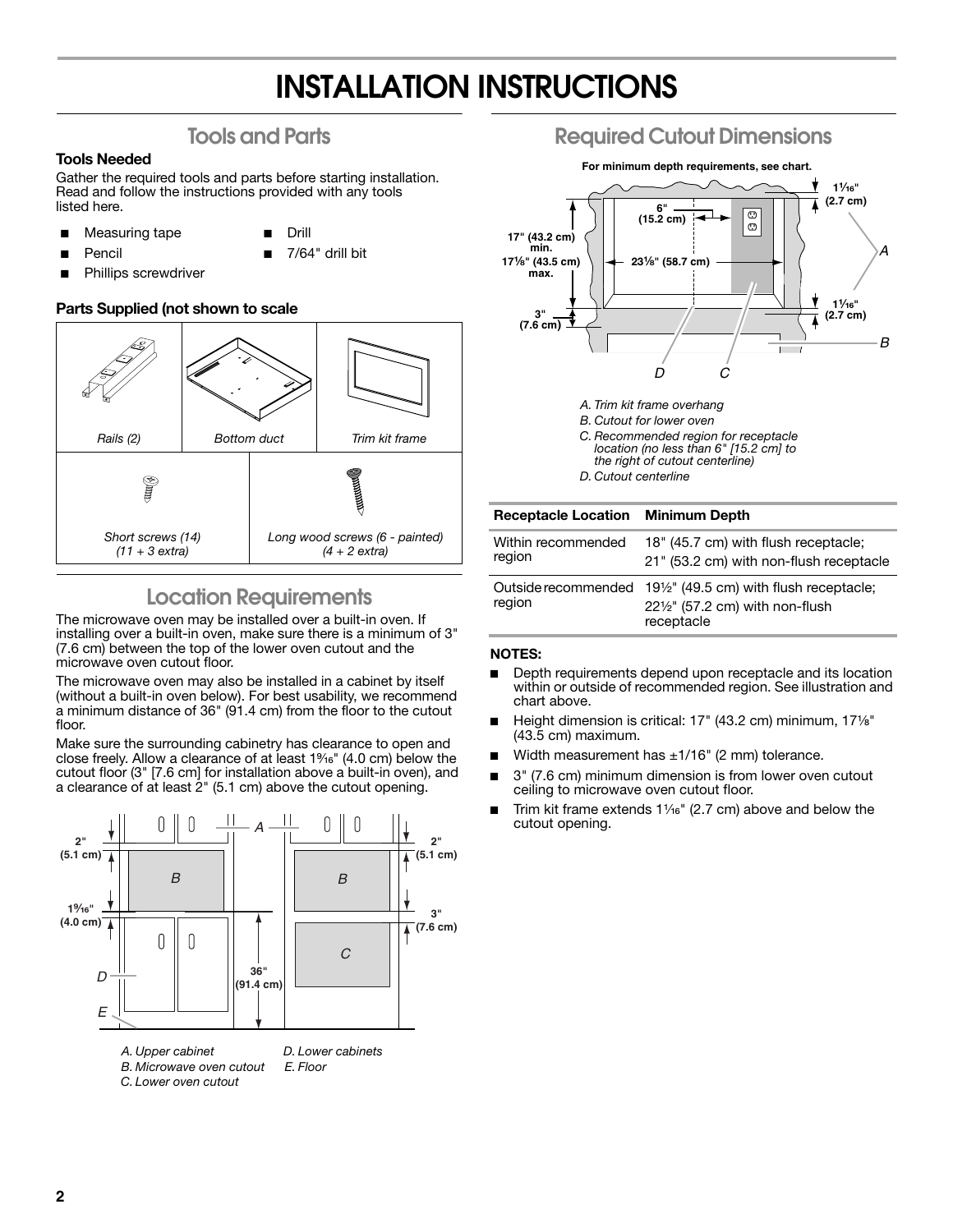### **Trim Kit Frame Dimensions**



\*27" (68.6 cm) trim kit

\*\*30" (76.2 cm) trim kit

### **Electrical Requirements**



**Required:**

A 120 volt, 60 Hz, AC only, 15- or 20-amp electrical supply with a fuse or circuit breaker.

#### **Recommended:**

- A time-delay fuse or time-delay circuit breaker.
- A separate circuit serving only this microwave oven.

## **GROUNDING INSTRUCTIONS**

#### ■ **For all cord connected appliances:**

The microwave oven must be grounded. In the event of an electrical short circuit, grounding reduces the risk of electric shock by providing an escape wire for the electric current. The microwave oven is equipped with a cord having a grounding wire with a grounding plug. The plug must be plugged into an outlet that is properly installed and grounded.

**WARNING:** Improper use of the grounding plug can result in a risk of electric shock. Consult a qualified electrician or serviceman if the grounding instructions are not completely understood, or if doubt exists as to whether the microwave oven is properly grounded.

Do not use an extension cord. If the power supply cord is too short, have a qualified electrician or serviceman install an outlet near the microwave oven.

## **SAVE THESE INSTRUCTIONS**

### **Prepare Microwave Oven**

- **1.** Unplug microwave oven before proceeding with installation.
- **2.** Remove any loose items inside microwave oven.
- **3.** Gently turn microwave oven onto its top, with the door facing forward (toward installer).
- **4.** Align the two rails on the microwave oven bottom, as shown, making sure the flanges are forward and pointing up.



**5.** Secure the rails to the microwave oven bottom using four short screws.

*C. Short screws (4)*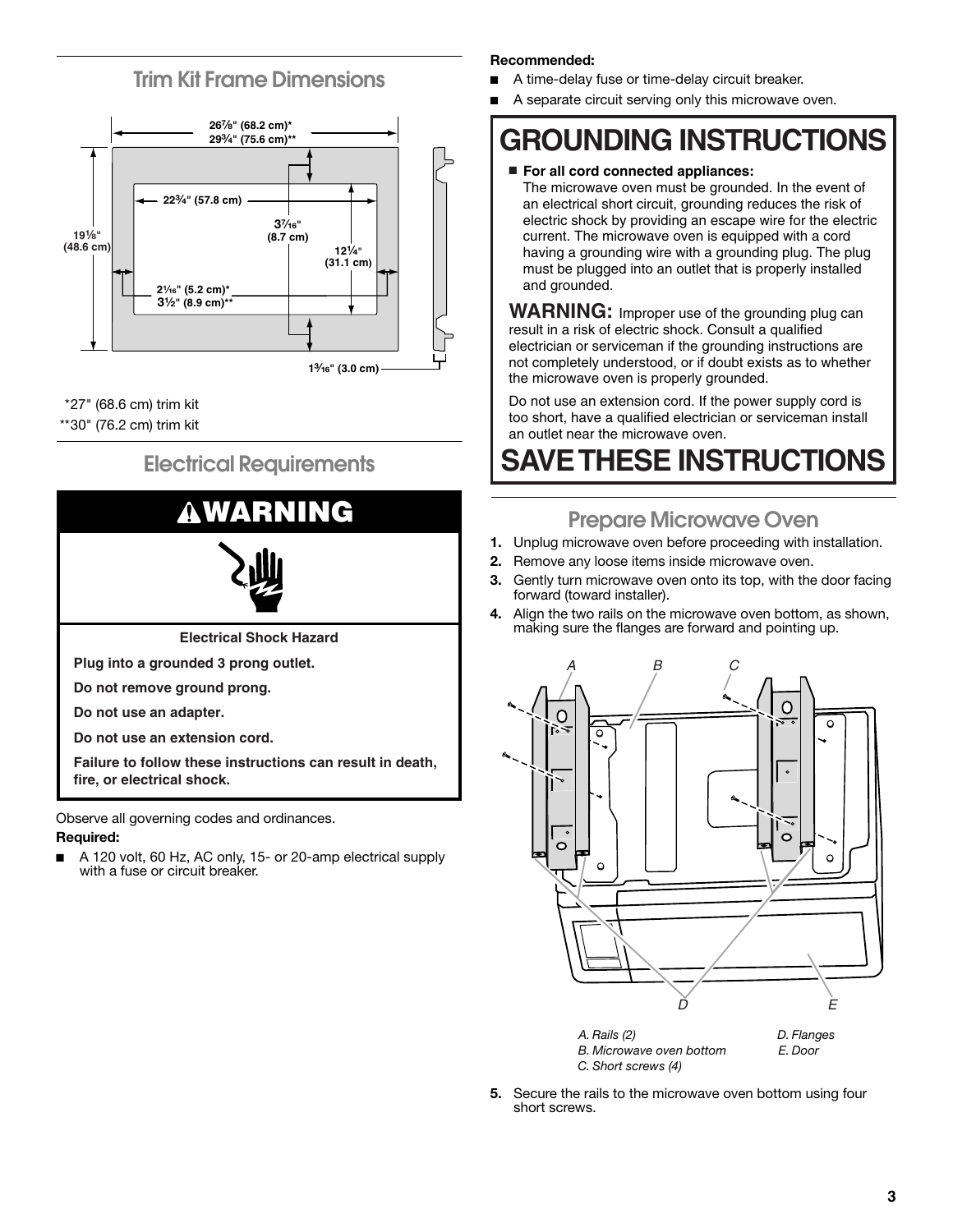### **Prepare Cutout/Cabinet Opening**

- **1.** On the cutout floor, find and mark the centerline.
- **2.** Place the bottom duct in the opening, with the flange resting against the bottom front facing of the opening.



- *C. Bottom duct*
- 
- **3.** Align the center arrows on the bottom duct with the centerline drawn in Step 1 above.



*A. Bottom duct B. Center arrows, aligned with centerline* **4.** Mark the three mounting holes through the bottom duct onto the cutout floor.



- **5.** Using 7/64" drill, drill pilot holes into the three holes marked in Step<sup>7</sup>4.
- **6.** Realign and install the bottom duct with three short screws.
- **7.** Using 7/64" drill, drill pilot holes through the four mounting holes of the bottom duct flange into the bottom front facing of the cutout/cabinet opening.



*A. Bottom duct flange B. Mounting holes*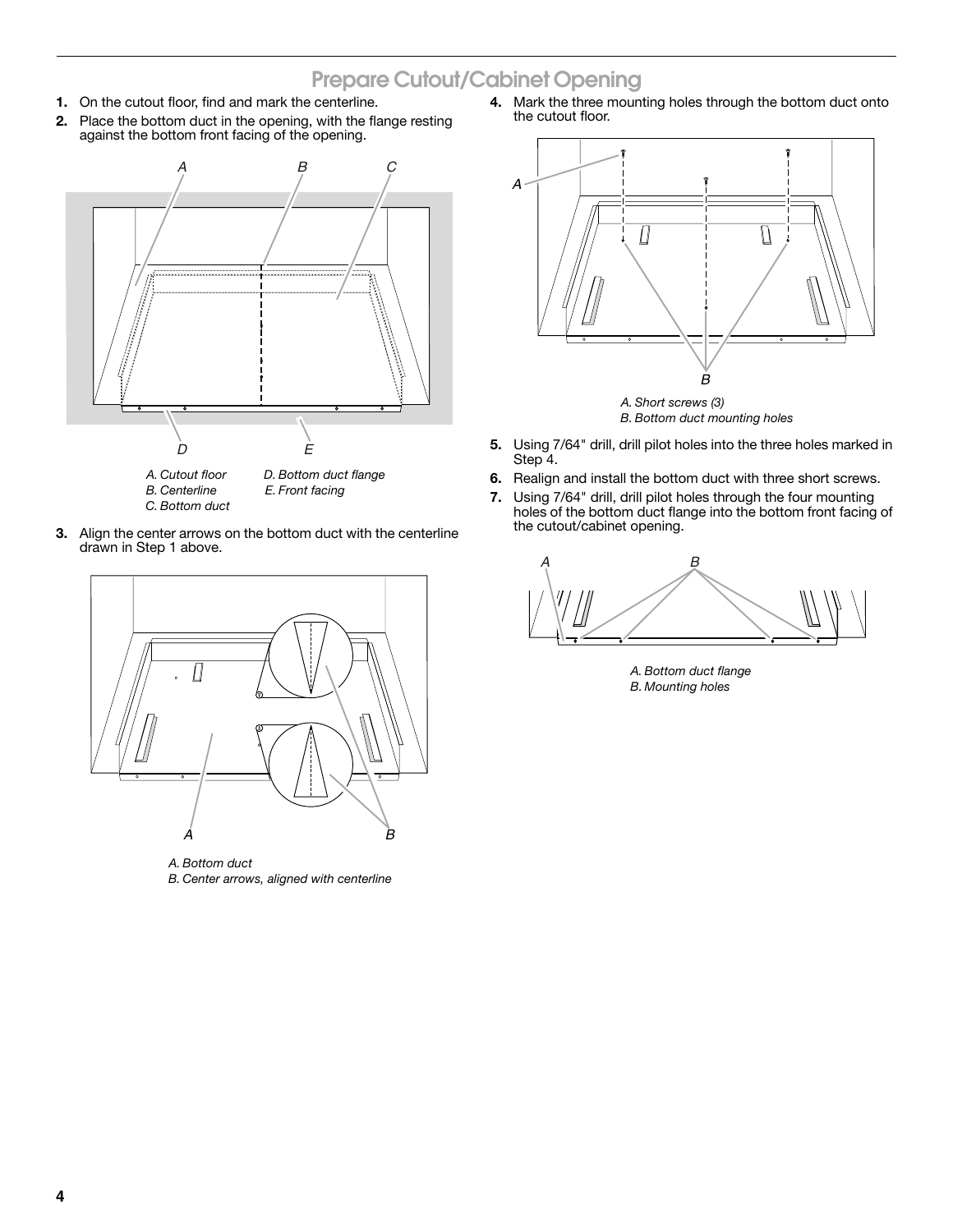### **Install the Microwave Oven**

- **1.** Gently return microwave oven to its upright position.
- **2.** Position microwave oven near cutout opening.



- **3.** Plug in microwave oven.
- **4.** Align the rails with the rail guides on the bottom duct.





**5.** Slide the microwave oven back and into place. The mounting holes of the rail flanges and bottom duct flange will align against the bottom front facing of the cutout/cabinet opening. **6.** Secure the microwave oven to the cutout/cabinet by installing four short screws into the mounting holes.



*A. Mounting holes B. Short screws (4)*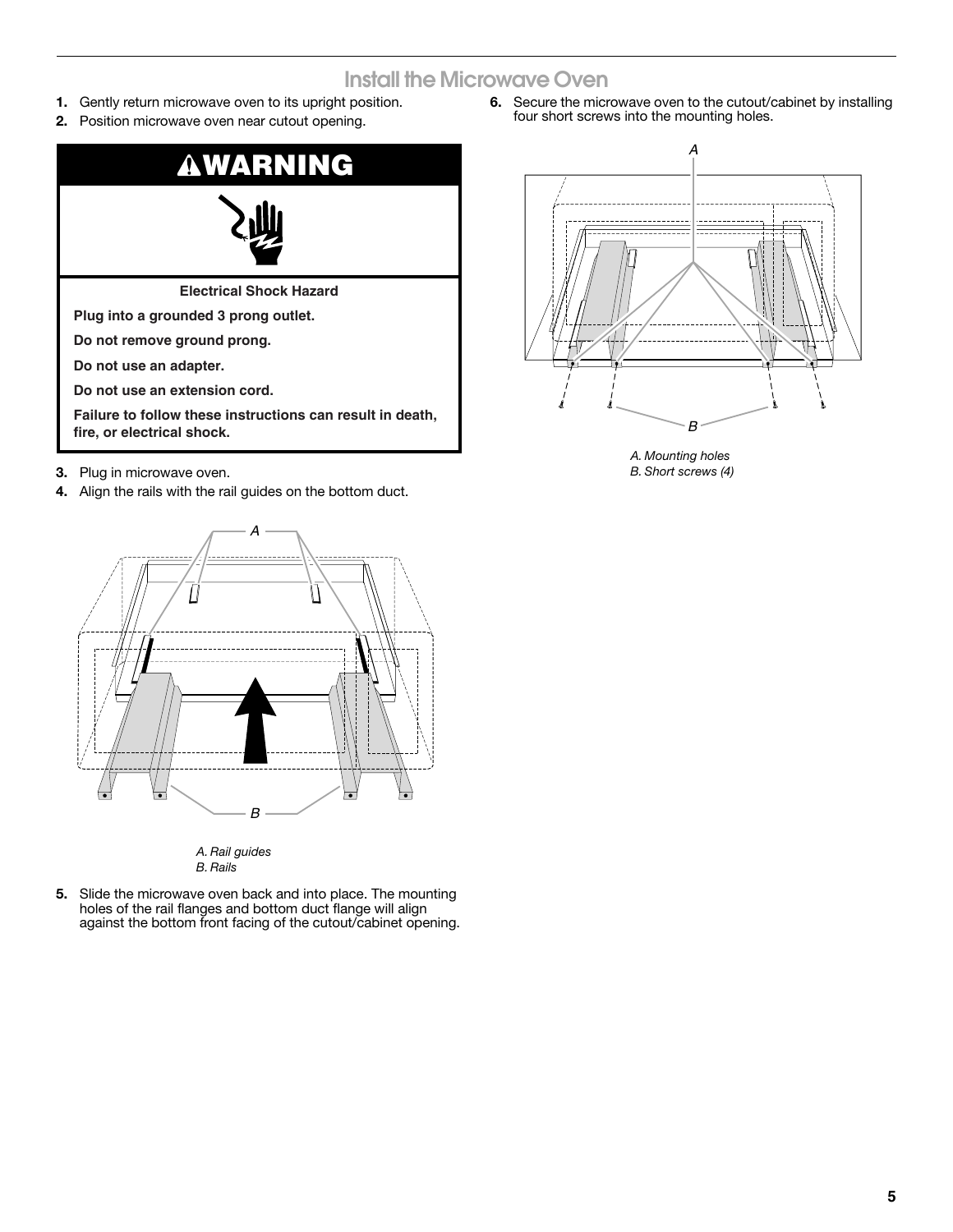### **Install Trim Kit Frame**

**1.** Position trim kit frame over the opening so that the lower tabs rest on the cutout floor, as shown.



**2.** Holding the trim kit frame in place, use 7/64" drill to drill four pilot holes into the front facing of the cutout/cabinet through the mounting hole guides in the upper and lower corners of the trim kit frame.

#### **NOTES:**

- The holes will be drilled downward from the top, and upward from the bottom at an angle of about  $45^\circ$ .
- To avoid damage to the trim kit frame, do not overtighten screws.



*B. Mounting hole guide*

**3.** Secure trim kit frame to cutout/cabinet by installing four long wood screws (painted) into the pilot holes drilled in Step 2 above.



Installation is now complete. Replace any loose items that have been removed from microwave oven cavity.

Save these Installation Instructions for future reference.

*C. Long wood screw (4 - painted) D. Cutout ceiling*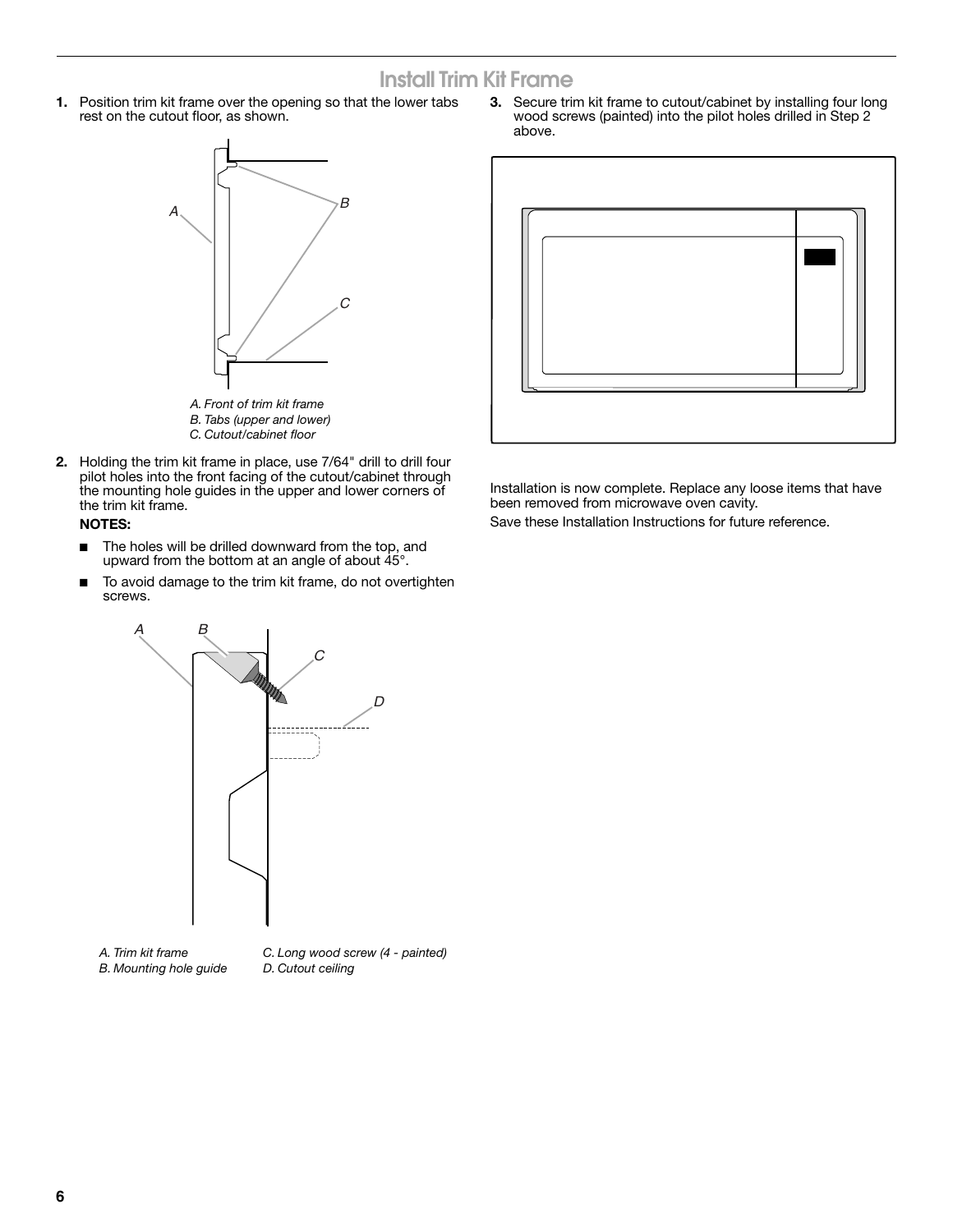# **SÉCURITÉ DU FOUR À MICRO-ONDES**

#### **Votre sécurité et celle des autres est très importante.**

Nous donnons de nombreux messages de sécurité importants dans ce manuel et sur votre appareil ménager. Assurez-vous de toujours lire tous les messages de sécurité et de vous y conformer.



Voici le symbole d'alerte de sécurité.

Ce symbole d'alerte de sécurité vous signale les dangers potentiels de décès et de blessures graves à vous et à d'autres.

Tous les messages de sécurité suivront le symbole d'alerte de sécurité et le mot "DANGER" ou "AVERTISSEMENT". Ces mots signifient :

### **DANGER**

## **AVERTISSEMENT**

**Risque possible de décès ou de blessure grave si vous ne suivez pas immédiatement les instructions.** 

**Risque possible de décès ou de blessure grave si vous ne suivez pas les instructions.** 

Tous les messages de sécurité vous diront quel est le danger potentiel et vous disent comment réduire le risque de blessure et ce qui peut se produire en cas de non-respect des instructions.

## **INSTRUCTIONS D'INSTALLATION**

### **Outillage et pièces**

#### **Outillage nécessaire**

Rassembler les outils et composants nécessaires avant d'entreprendre l'installation. Lire et observer les instructions fournies avec chacun des outils de la liste ci-dessous.

- Mètre ruban
- **Perceuse** Foret de 7/64"
- **Crayon** 
	- **Tournevis Phillips** 
		-

#### **Pièces fournies (pas à l'échelle)**



### **Exigences d'emplacement**

Le four à micro-ondes peut être installé par dessus un four encastré. Si l'on installe le four à micro-ondes par dessus un four encastré, s'assurer qu'il existe un dégagement minimal de 3" (7,6 cm) entre le sommet de l'ouverture d'encastrement du four inférieur et le plancher de l'ouverture d'encastrement du four à micro-ondes.

Le four à micro-ondes peut aussi être installé seul dans un placard (sans four encastré en dessous). Pour faciliter l'utilisation de l'appareil, une distance minimale de 36" (91,4 cm) est recommandée entre le plancher et le plancher de l'ouverture d'encastrement.

S'assurer que les placards environnants peuvent s'ouvrir et se fermer librement. Laisser un dégagement d'au moins 1%<sup>e</sup>" (4 cm) sous le plancher de l'ouverture d'encastrement (3" [7,6 cm] pour une installation au-dessus d'un four encastré) et un dégagement d'au moins 2" (5,1 cm) au-dessus de l'ouverture d'encastrement.



*A. Placard supérieur B. Ouverture d'encastrement du four à micro-ondes*

- *inférieure*
	- *D. Placards inférieurs*
	- *E. Plancher*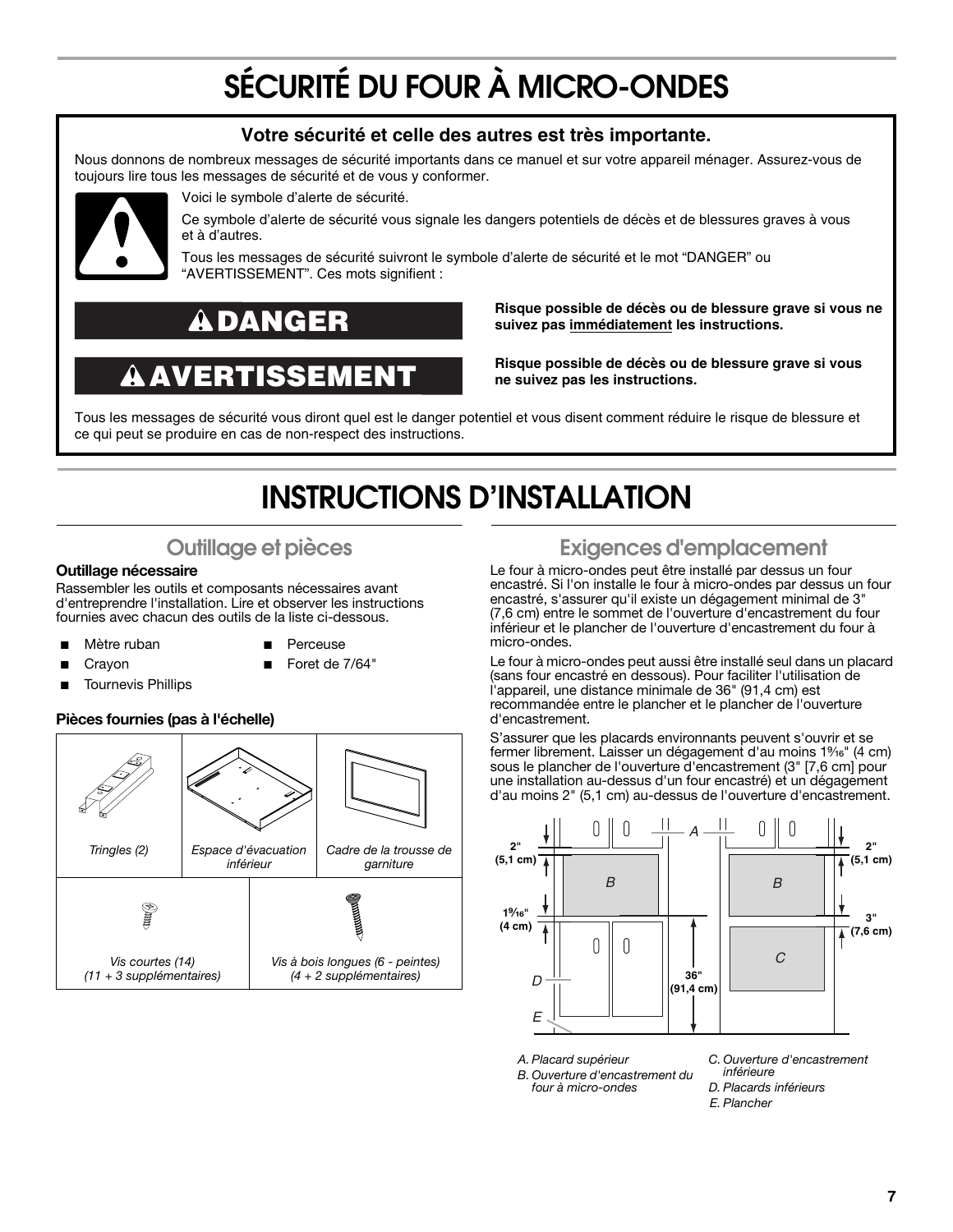#### **Dimensions nécessaires de l'ouverture d'encastrement**



*A. Dépassement du cadre de la trousse de garniture*

- *B. Ouverture pour le four inférieur*
- *C. Zone recommandée pour l'emplacement de la prise de courant (pas moins de 6" [15,2 cm] jusqu'à la droite de l'axe central de l'ouverture d'encastrement)*
- *D. Axe central de l'ouverture d'encastrement*

#### **Emplacement de la prise de courant Profondeur minimale**

| Dans la zone<br>recommandée    | 18" (45,7 cm) avec la prise de courant<br>en affleurement;<br>21" (53,2 cm) avec la prise de courant<br>sans affleurement |
|--------------------------------|---------------------------------------------------------------------------------------------------------------------------|
| Hors de la zone<br>recommandée | 19 <sup>1</sup> / <sub>2</sub> " (49,5 cm) avec la prise de courant<br>en affleurement;                                   |
|                                | 22 <sup>1</sup> / <sub>2</sub> " (57,2 cm) avec la prise de courant<br>sans affleurement                                  |

#### **REMARQUES :**

- Les critères de profondeur dépendent de dimensions de la prise de courant et de son emplacement (selon qu'elle se trouve ou non dans la zone recommandée). Voir l'illustration et le tableau ci-dessus.
- La dimension de hauteur est critique : 17" (43,2 cm) au minimum, 171/<sub>8</sub>" (43,5 cm) maximum.
- La mesure de largeur peut être modifiée de  $\pm 1/16$ " (2 mm).
- La dimension minimale de 3" (7,6 cm) correspond à la distance du plafond de l'ouverture d'encastrement du four inférieur au plancher de l'ouverture d'encastrement du four à micro-ondes.
- Le cadre de la trousse de garniture dépasse de  $1\frac{1}{6}$ " (2,7 cm) au-dessus et au-dessous de l'ouverture d'encastrement.

### **Dimensions du cadre de la trousse de garniture**



\*Trousse de garniture de 27" (68,6 cm)

\*\*Trousse de garniture de 30" (76,2 cm)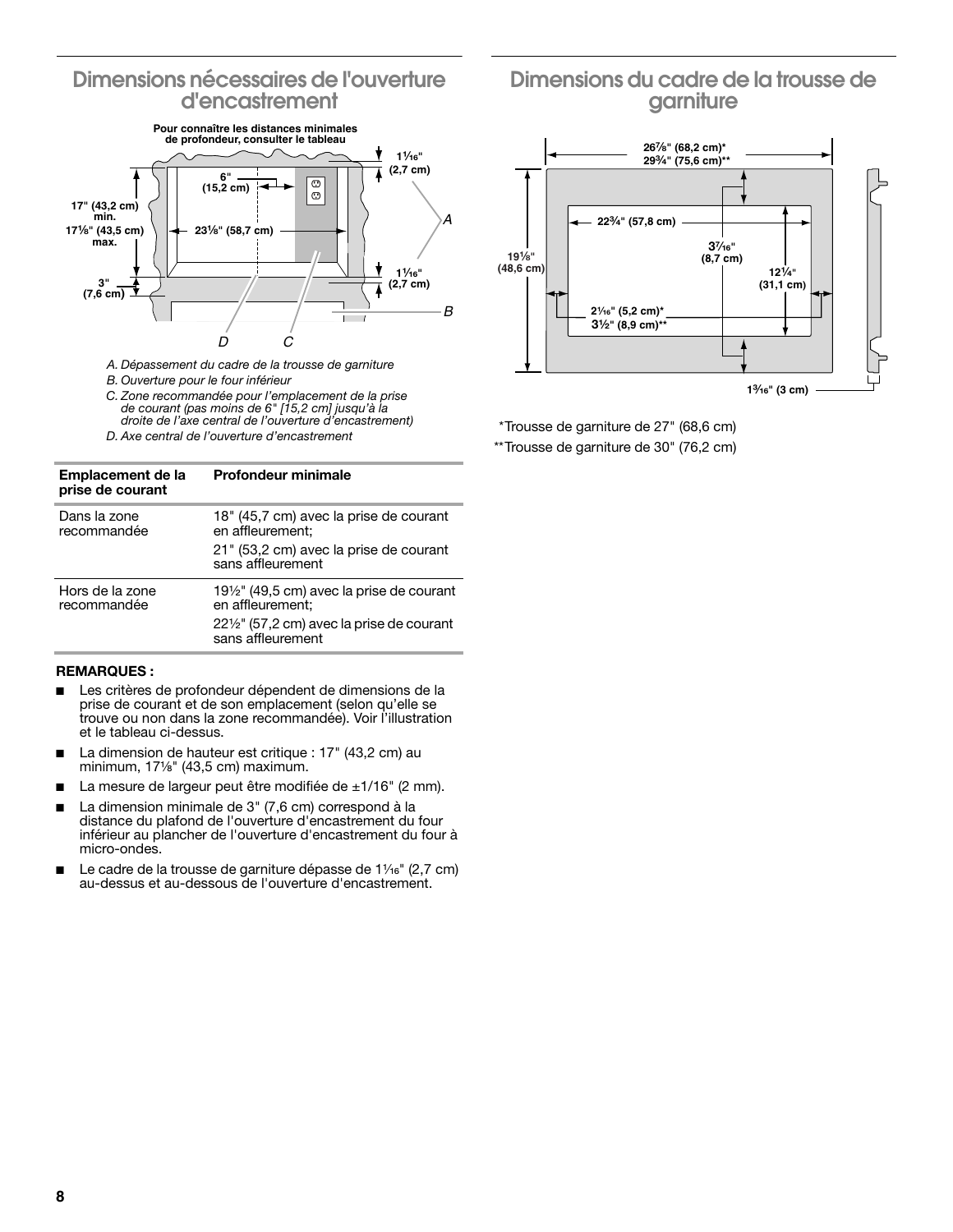**Spécifications électriques**

# **AVERTISSEMENT**

**Risque de choc électrique**

**Brancher sur une prise à 3 alvéoles reliée à la terre.**

**Ne pas enlever la broche de liaison à la terre.**

**Ne pas utiliser un adaptateur.**

**Ne pas utiliser un câble de rallonge.**

**Le non-respect de ces instructions peut causer un décès, un incendie ou un choc électrique.**

Observer les dispositions de tous les codes et règlements en vigueur.

#### **Nécessaire :**

Une alimentation électrique de 120 volts, 60 Hz, CA seulement, 15 ou 20 ampères, protégée par un fusible ou un disjoncteur.

#### **Recommandé :**

- Un fusible temporisé ou un disioncteur temporisé.
- Un circuit distinct exclusif à ce four à micro-ondes.

### **INSTRUCTIONS DE LIAISON À LA TERRE**

■ **Pour tout appareil ménager connecté par un cordon de courant électrique :**

Il faut que le four à micro-ondes soit relié à la terre. En cas de court-circuit électrique, la liaison à la terre réduit le risque de choc électrique car le courant électrique dispose d'un itinéraire direct d'acheminement à la terre. Le four à micro-ondes est doté d'un cordon de courant électrique qui comporte un fil de liaison à la terre, avec broche de liaison à la terre. On doit brancher la fiche sur une prise de courant convenablement installée et reliée à la terre.

**AVERTISSEMENT :** L'utilisation incorrecte du dispositif de liaison à la terre peut susciter un risque de choc électrique. L'utilisateur qui ne comprend pas bien les instructions de liaison à la terre, ou qui n'est pas certain que le four à micro-ondes soit convenablement relié à la terre, devrait consulter un électricien ou un technicien qualifié.

Ne pas utiliser un câble de rallonge. Si le cordon de courant électrique est trop court, demander à un électricien ou un technicien qualifié d'installer une prise de courant à proximité du four à micro-ondes.

## **CONSERVEZ CES INSTRUCTIONS**

### **Préparation du four à micro-ondes**

- **1.** Débrancher le four à micro-ondes avant de poursuivre l'installation.
- **2.** Retirer les articles à l'intérieur du four à micro-ondes le cas échéant.
- **3.** Placer avec précaution le four à micro-ondes sur son sommet en orientant la porte vers l'avant (vers l'installateur).
- **4.** Aligner les deux tringles sur le plancher du four à micro-ondes tel qu'illustré en s'assurant que les rebords sont orientés vers l'avant et vers le haut.



*A. Tringles (2) B. Plancher du four à micro-ondes*

*C. Vis courtes (4) D. Rebords E. Porte*

**5.** Fixer les tringles au plancher du four à micro-ondes à l'aide de quatre vis courtes.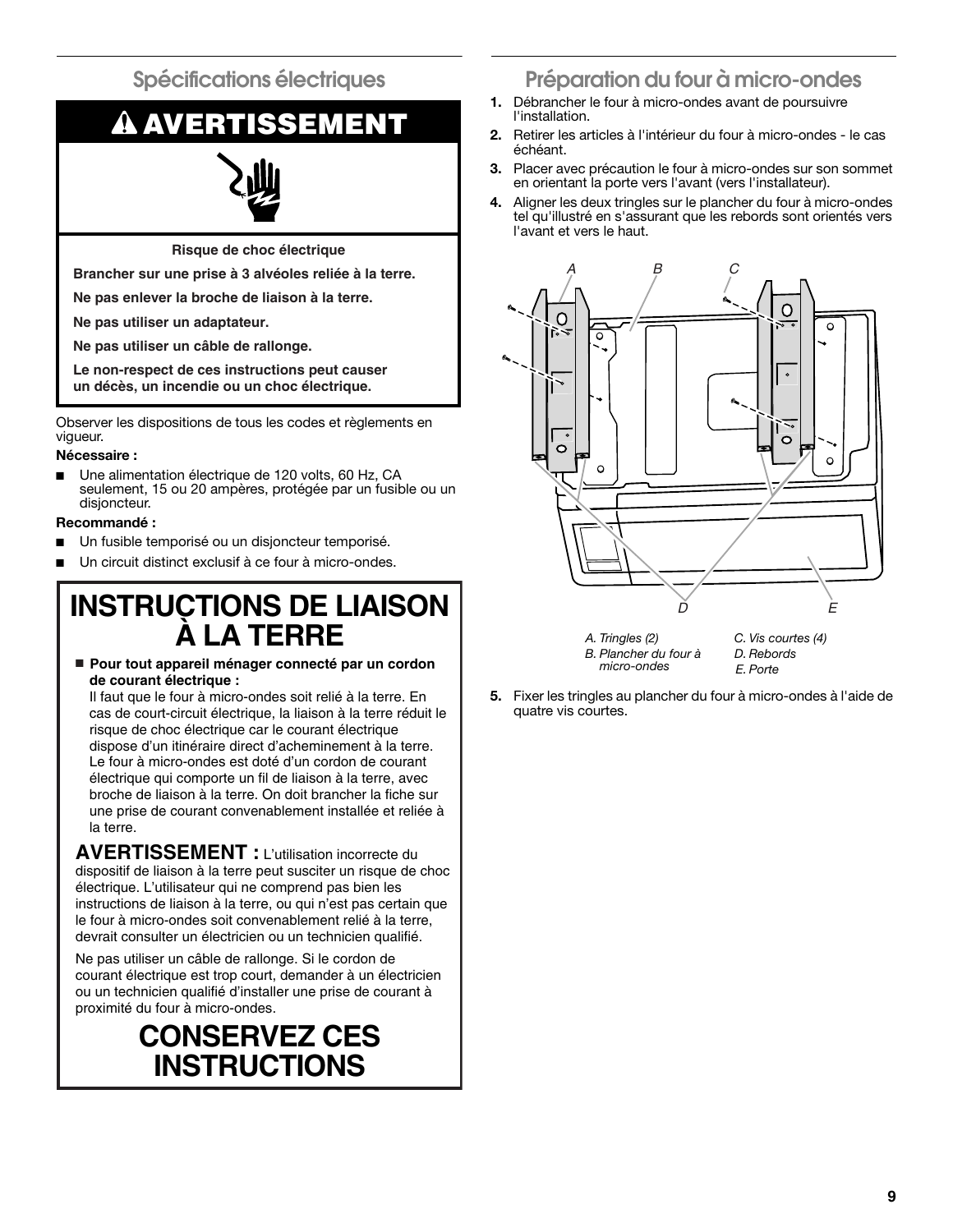### **Préparation de l'ouverture d'encastrement/dans le placard**

- **1.** Déterminer et marquer l'axe central sur le plancher de l'ouverture d'encastrement.
- **2.** Positionner l'espace d'évacuation inférieur dans l'ouverture en faisant reposer le rebord contre l'avant inférieur de l'ouverture.



- *d'encastrement B. Axe central*
- *d'évacuation inférieur E. Avant*
- *C. Espace d'évacuation inférieur*
- **3.** Aligner les flèches centrales de l'espace d'évacuation inférieur avec l'axe central illustré à l'étape 1 ci-dessus.



*A. Espace d'évacuation inférieur B. Flèches centrales alignées avec l'axe central* **4.** Marquer l'emplacement des trois trous de montage à travers l'espace d'évacuation inférieur sur le plancher de l'ouverture d'encastrement.



*B. Trous de montage de l'espace d'évacuation inférieur*

- **5.** À l'aide d'un foret de 7/64", percer des avant-trous dans les trois trous indiqués à l'étape 4.
- **6.** Réaligner et installer l'espace d'évacuation inférieur avec les trois vis courtes.
- **7.** À l'aide d'un foret de 7/64", percer des avant-trous dans l'avant inférieur de l'ouverture d'encastrement/dans le placard en passant par les quatre trous de montage du rebord de l'espace d'évacuation inférieur.

A B

*A. Rebord de l'espace d'évacuation inférieur B. Trous de montage*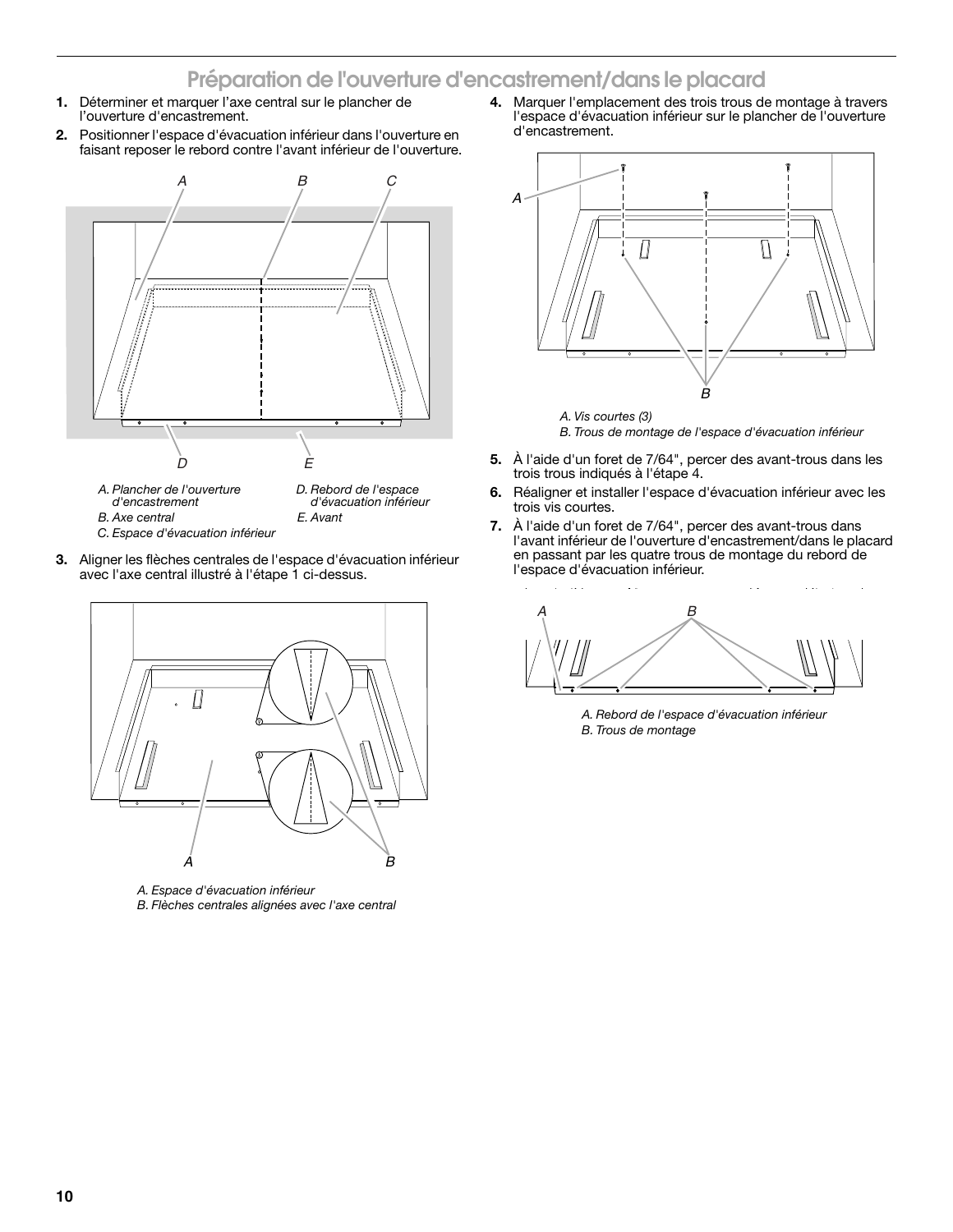### **Installation du four à micro-ondes**

- **1.** Remettre le four à micro-ondes à l'endroit avec précaution.
- **2.** Placer le four à micro-ondes à proximité de l'ouverture d'encastrement.



- **3.** Brancher le four à micro-ondes.
- **4.** Aligner les tringles avec les rails de guidage sur l'espace d'évacuation inférieur.



*A. Rails de guidage B. Tringles*

**5.** Réinsérer le four à micro-ondes dans la cavité pour le remettre en place. Les trous de montage des extrémités de tringles et du rebord de l'espace d'évacuation inférieur s'alignent contre la partie inférieure avant de l'ouverture d'encastrement/dans le placard.

**6.** Fixer le four à micro-ondes à l'ouverture d'encastrement/dans le placard en installant quatre vis courtes dans les trous de montage.